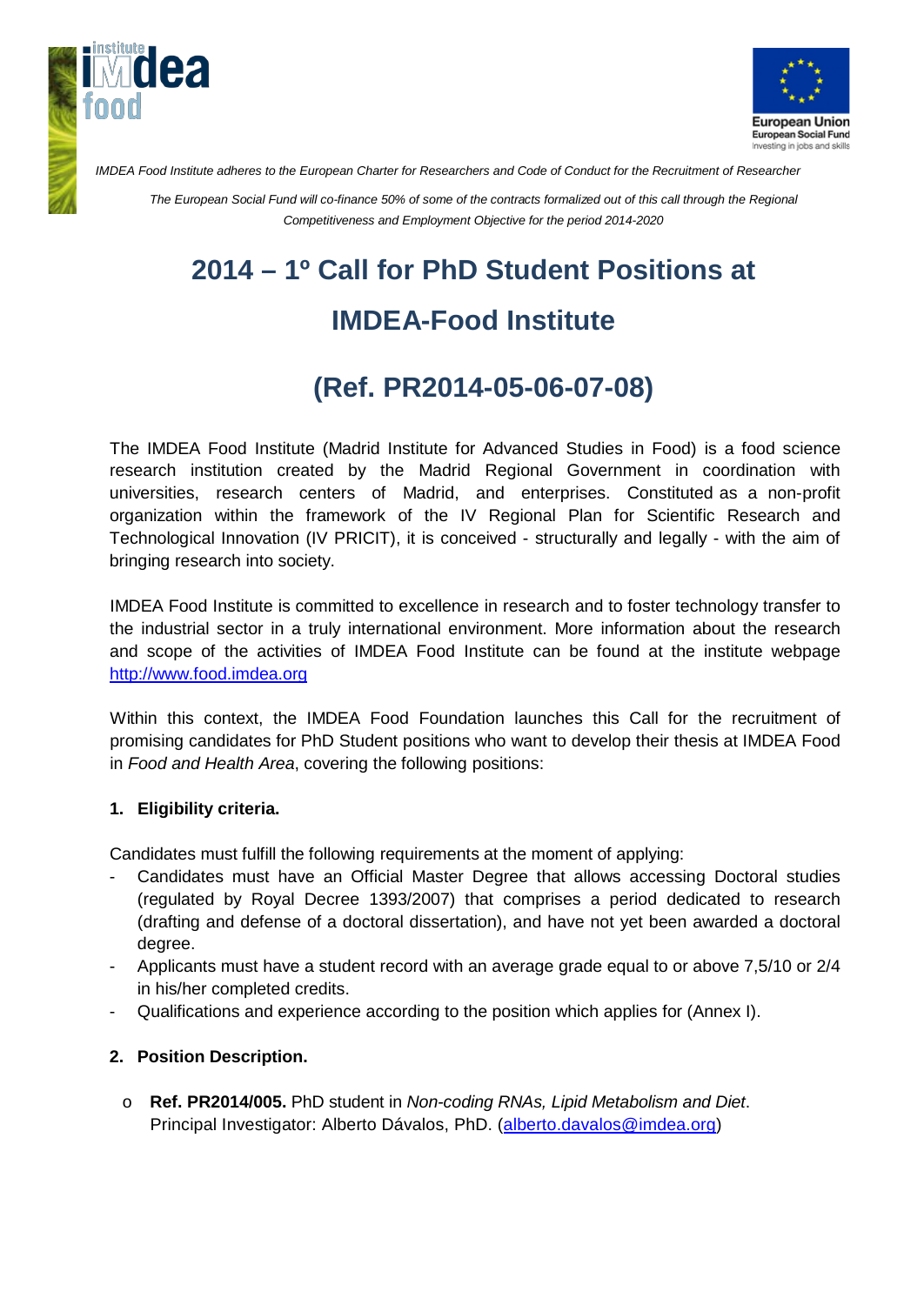



- o **Ref. PR2014/006.** PhD student in *Molecular Oncology and Nutritional Genomics of Cancer.* Principal Investigator: Ana Ramírez de Molina, PhD [\(ana.ramirez@imdea.org\)](mailto:ana.ramirez@imdea.org)
- o **Ref. PR2014/007.** PhD student in *Pharma-Nutrition.* Principal Investigator: Prof. Francesco Visioli [\(francesco.visioli@imdea.org\)](mailto:francesco.visioli@imdea.org)
- o **Ref. PR2014/008.** PhD student in *Development and validation of food products for health*. Principal Investigator: Prof. Guillermo Reglero Rada [\(Guillermo.reglero@imdea.org\)](mailto:Guillermo.reglero@imdea.org)

#### **3. Conditions.**

Selected candidate will be given a temporary full-time contract according to standard regulations in Spain, after obtaining the mandatory authorizations.

Level and salary are commensurate with qualifications and experience.

The incorporation of the candidate to the IMDEA Food Institute is expected to be immediately after the selection process.

#### 4. **Evaluation and selection of candidates.**

Candidates will be selected based on the profiles described in Annex 1 as appropriately outlined in their CV by a Selection Committee composed by scientist staff of IMDEA Food Institute. Adhoc experts could be participating in the process. The best-qualified applicants can be invited locally for an interview by the Selection Committee.

#### **5. Application.**

Interested candidates should submit their applications before **17:00 p.m. (local time) on 2nd April, 2014.**

They must send by e-mail to rrhh.alimentacion@imdea.org, with the *Reference of the post,*  the following documents:

- *1.* Curriculum Vitae (including a *cover letter)*
- 2. Bachelor´s degree qualifications: the university transcripts with the average grade.
- 3. The **Request Form** (excel format) available at the Institute´s website: [http://www.alimentacion.imdea.org](http://www.alimentacion.imdea.org/)

The results of the selection process will be published in the IMDEA Food Institute's web page http://www.alimentacion.imdea.org and the selected candidate will be notified by e-mail. The selected candidate will receive a contractual offer and - if he/she agrees with it - must accept it within five (5) days after notification.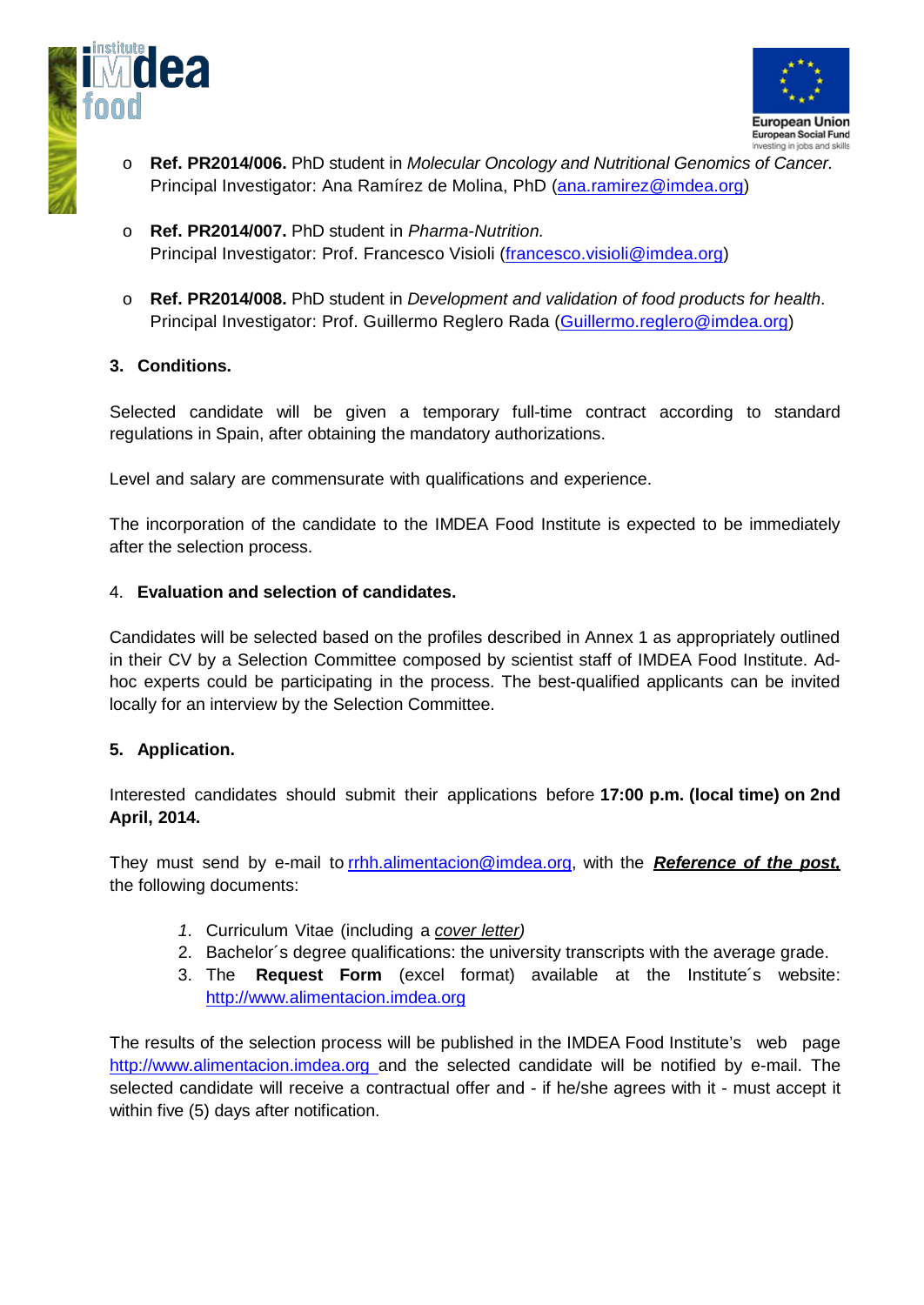



#### **6. Data Protection Policy.**

Pursuant to the provisions of Organic Law 15/1999 of 13 December, of Personal Data Protection, and Royal Decree 1720/2007 of 21 December, approving the regulations that develop Organic Law 15/1999 of 13 December, of Personal Data Protection, we inform you that the personal data contained in the CV you sent us will be recorded in a file for which the IMDEA FOOD FOUNDATION with registered office at the Building CLAID-PCM, Ctra. de Cantoblanco, nº 8 28049 Madrid (Spain), with the sole purpose of rights of access, rectification, cancellation and objection to their personal data by contacting the

IMDEA FOOD FOUNDATION at the above address or by sending us an e-mail to [rrhh.alimentacion@imdea.org.](mailto:rrhh.alimentacion@imdea.org)

#### **7. Publicity.**

Publicity of this call will be given in the following websites:

IMDEA ALIMENTACION: http:/[/www.alimentacion.imdea.org](http://www.alimentacion.imdea.org/)

Others:

Red IRIS:<http://www.rediris.es/>

Madrid+d: [www.madrimasd.org/](http://www.madrimasd.org/)

Nature jobs:<http://www.nature.com/naturejobs/index.html>

#### Madrid, 18th March 2014

ENTIDAD FUNDACION IMDEA ALIMENTACION - CIF G84912724 - NOMBRE REGLERO RADA GUILLERMO JESUS - NIF 73074725E

Firmado digitalmente por ENTIDAD FUNDACION IMDEA<br>ALIMENTACION - CIF G84912724 - NOMBRE REGLERO<br>RADA GUILLERMO JESUS - NIF 73074725E<br>Mombre de reconcimiento (DN): c=ES, o=FNMT,<br>Ou=FNMT Clase 2 CA, ou=703015013, cn=ENTIDAD<br>F 73074725E Fecha: 2014.03.18 16:09:15 +01'00'

Guillermo Reglero Rada

Director of IMDEA Food Institute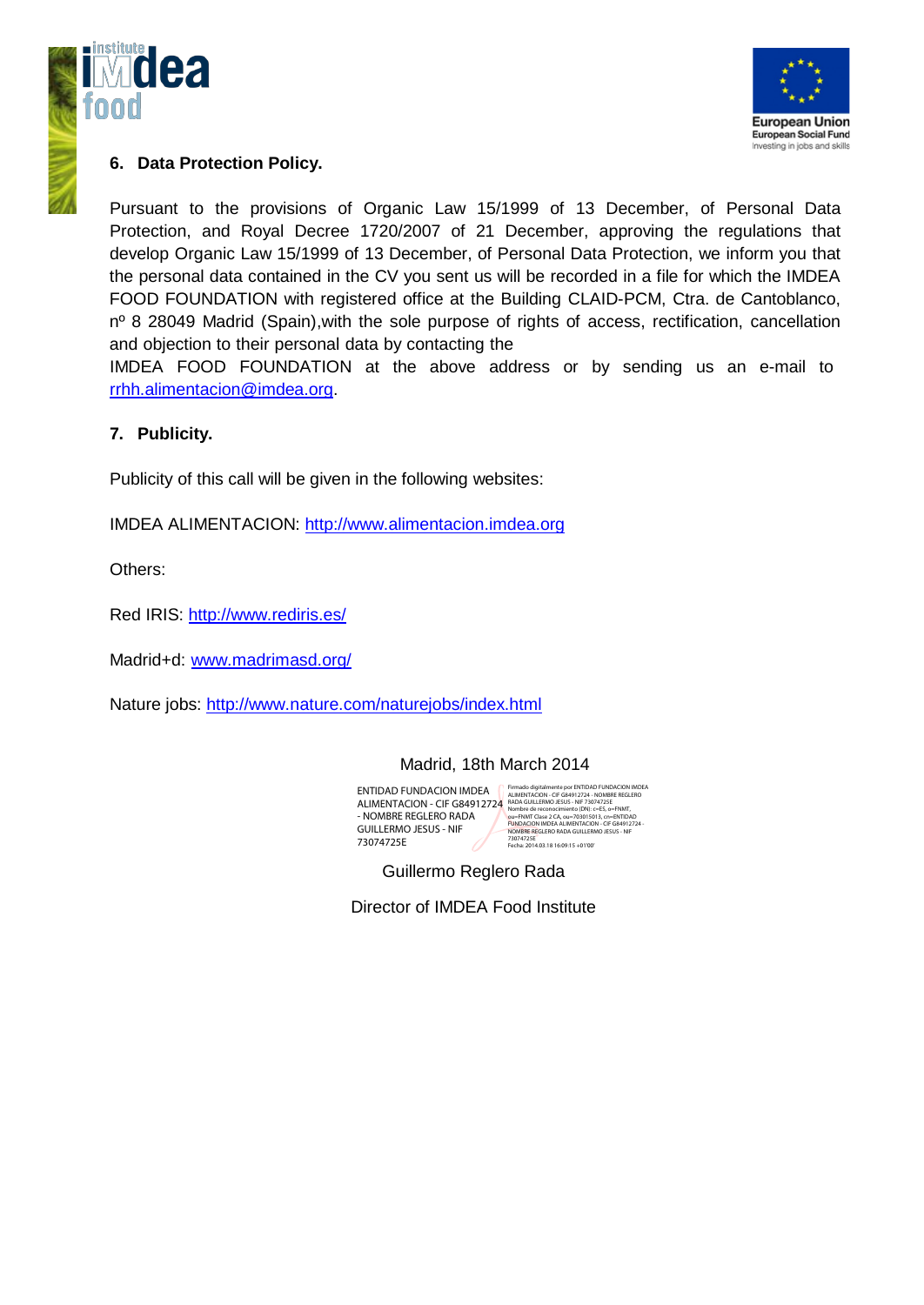



### **Annex 1. PhD Student Positions**

Candidates must fulfill the following requirements in the moment of applying:

| - Ref. PR2014/005                 |                                                                                                                                                                                                                                                                                  |  |
|-----------------------------------|----------------------------------------------------------------------------------------------------------------------------------------------------------------------------------------------------------------------------------------------------------------------------------|--|
| <b>Job Title</b>                  | PhD student in Non-coding RNAs, Lipid Metabolism and Diet.                                                                                                                                                                                                                       |  |
| <b>Principal</b><br>Investigator: | Alberto Dávalos, PhD (alberto.davalos@imdea.org)                                                                                                                                                                                                                                 |  |
| Location                          | Madrid, SPAIN                                                                                                                                                                                                                                                                    |  |
| <b>Job Category</b>               | Molecular Biology/Biomedical Research/Genetics/Molecular Nutrition                                                                                                                                                                                                               |  |
| Job<br><b>Description</b>         | Predoctoral Research for the area of "Non-coding RNAs, lipid<br>metabolism and cardiovascular disease".                                                                                                                                                                          |  |
|                                   | The candidate will work evaluating the effects of novel miRNAs and<br>other noncoding RNAs in regulating lipid metabolism. The research<br>will be focus in the enterocyte, macrophage and hepatocyte and<br>their relation to disorders of lipid metabolism and dietary excess. |  |
| <b>Qualifications</b>             | Experience in Cell Biology and Molecular Biology laboratory<br>techniques will be highly acknowledged.                                                                                                                                                                           |  |
|                                   | Experience in working with laboratory animals (mice), including<br>feeding, isolation of primary cells and organs, minor surgery, etc. will<br>be highly acknowledged. Experience in research with non-coding<br>RNAs and/or lipid metabolism will be highly acknowledged.       |  |
|                                   | Authorship in peer-reviewed publications will be acknowledged.<br>High English language level is required.                                                                                                                                                                       |  |
|                                   | Ability to work independently on routine assignments, positive<br>attitude, good communication skills is desired.                                                                                                                                                                |  |
| <b>Education</b>                  | BS.<br>degree in Biomedical Sciences<br>(Biology,<br>Biochemistry,<br>Pharmacy, Chemistry, Medicine) is required and Official Master<br>degree to get access to PhD program.                                                                                                     |  |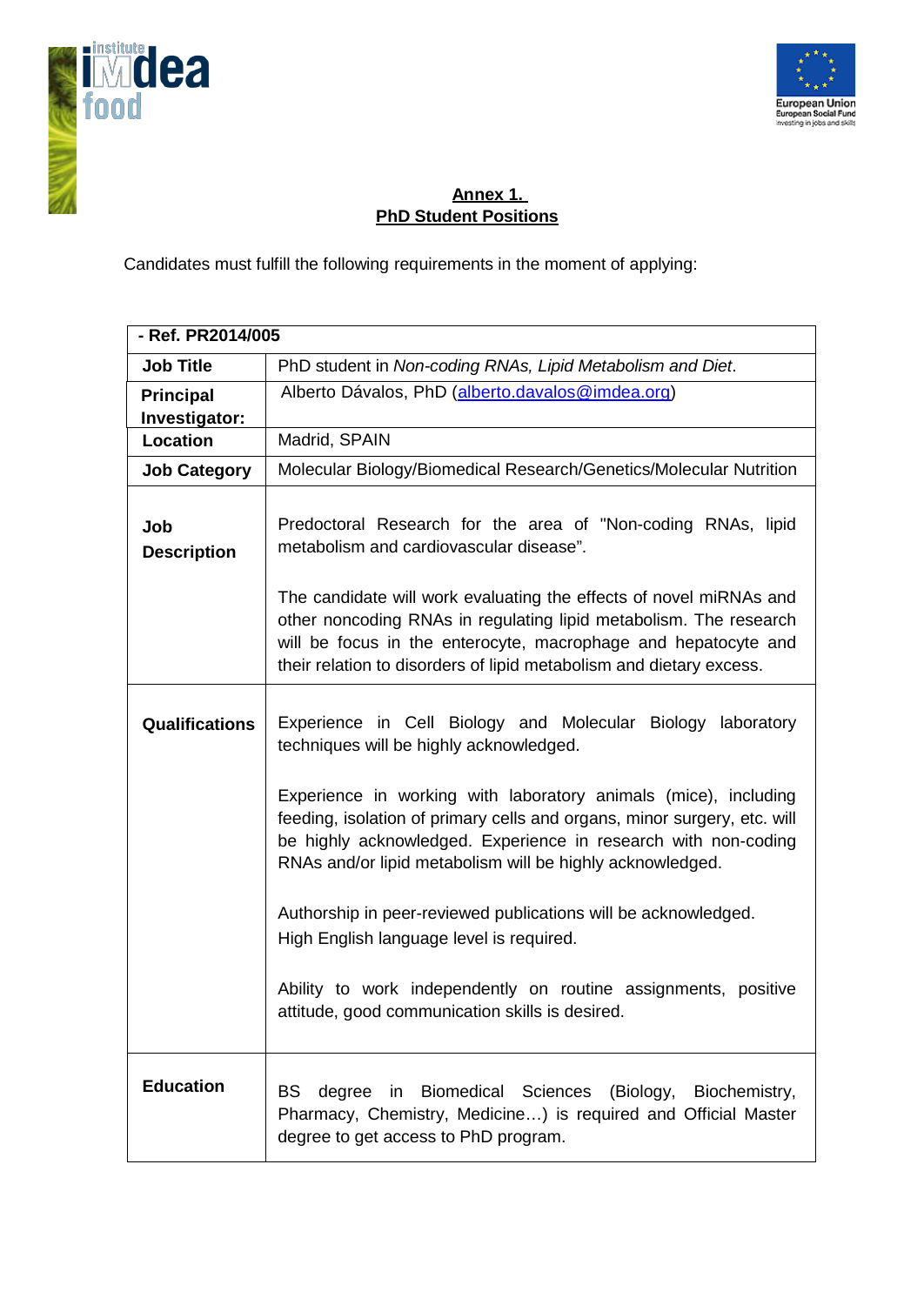



| - Ref. PR2014/006         |                                                                                                                                                                                                                                                                                                                                                                                                                                                                                                                                        |  |
|---------------------------|----------------------------------------------------------------------------------------------------------------------------------------------------------------------------------------------------------------------------------------------------------------------------------------------------------------------------------------------------------------------------------------------------------------------------------------------------------------------------------------------------------------------------------------|--|
| <b>Job Title</b>          | PhD student in Molecular Oncology and Nutritional Genomics of Cancer                                                                                                                                                                                                                                                                                                                                                                                                                                                                   |  |
| <b>Principal</b>          | Ana Ramírez de Molina, PhD (ana.ramirez@imdea.org)                                                                                                                                                                                                                                                                                                                                                                                                                                                                                     |  |
| Investigator:             |                                                                                                                                                                                                                                                                                                                                                                                                                                                                                                                                        |  |
| Location                  | Madrid, SPAIN                                                                                                                                                                                                                                                                                                                                                                                                                                                                                                                          |  |
| <b>Job Category</b>       | Molecular Biology/Biomedical Research/Genetics/Molecular Nutrition                                                                                                                                                                                                                                                                                                                                                                                                                                                                     |  |
| Job<br><b>Description</b> | Research Project: Analysis of the activity and molecular mechanism<br>of action of bioactive compounds as potential effective supplements<br>in cancer prevention and treatment.<br>Predoctoral research focused on the evaluation of the activity and<br>molecular effects of bioactive compounds as antitumoral agents,<br>both alone and in combination with current chemotherapeutic<br>agents.<br>Establishment of the scientific basis for the development of novel<br>preventive and therapeutic approaches for cancer patients |  |
| <b>Qualifications</b>     | Highly motivated worker with high English level.<br>Expertise in Cell and Molecular Biology (cell culture, Western<br>blotting, cloning, gene expression, miRNAs analysis, cell viability,<br>$etc.$ ).                                                                                                                                                                                                                                                                                                                                |  |
| <b>Education</b>          | Biomedical Sciences<br>BS<br>degree<br>(Biology,<br>Biochemistry,<br>in<br>Pharmacy, Chemistry, Medicine) is required and Official Master<br>degree to get access to PhD program.                                                                                                                                                                                                                                                                                                                                                      |  |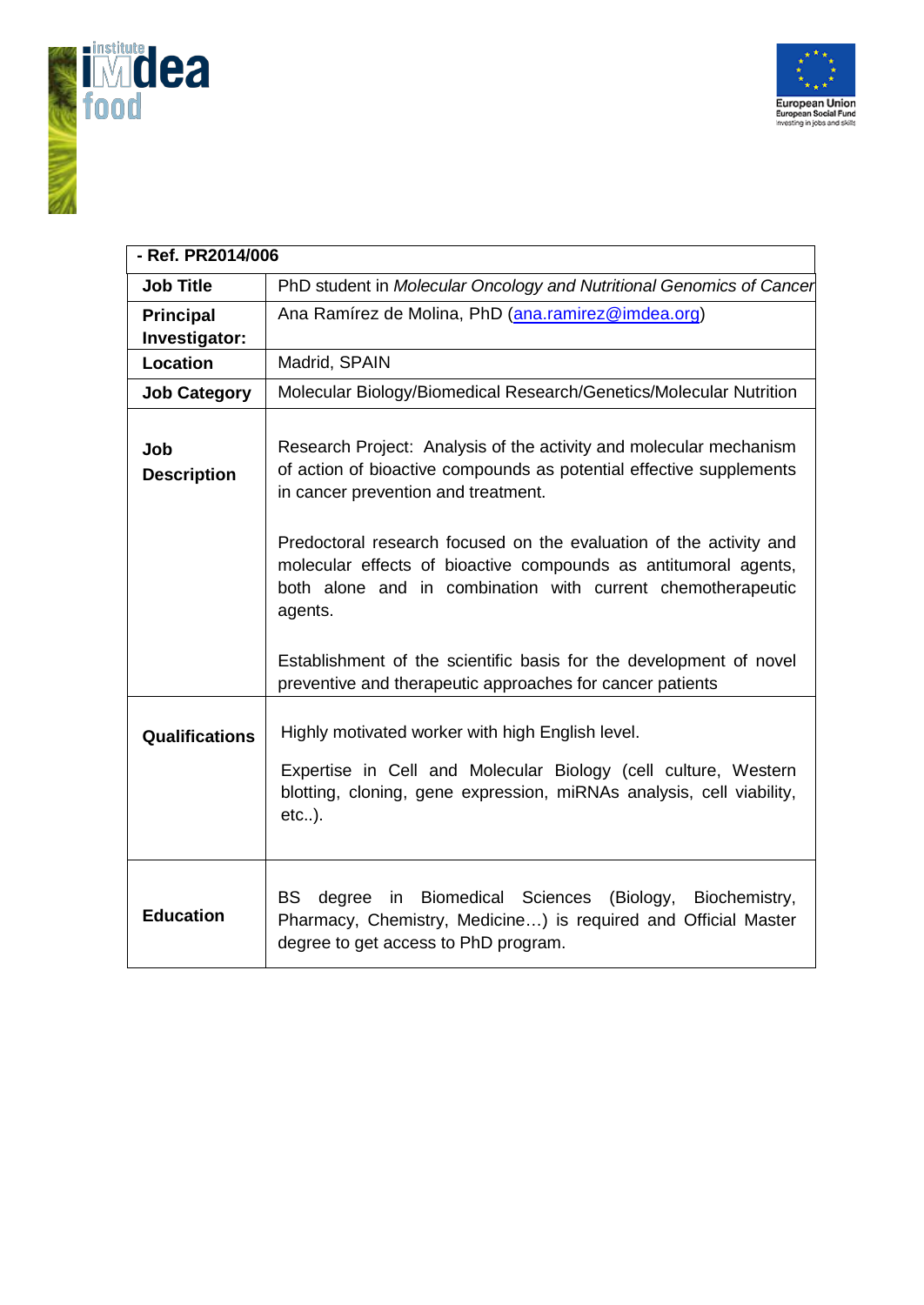



| - Ref. PR2014/007         |                                                                                                                                                                                                                                                                                                                                                                                                                                                                                                                                                                                       |
|---------------------------|---------------------------------------------------------------------------------------------------------------------------------------------------------------------------------------------------------------------------------------------------------------------------------------------------------------------------------------------------------------------------------------------------------------------------------------------------------------------------------------------------------------------------------------------------------------------------------------|
| <b>Job Title</b>          | PhD student in Pharma-Nutrition.                                                                                                                                                                                                                                                                                                                                                                                                                                                                                                                                                      |
| Location                  | Madrid, SPAIN                                                                                                                                                                                                                                                                                                                                                                                                                                                                                                                                                                         |
| <b>Principal</b>          | Prof. Francesco Visioli (francesco.visioli@imdea.org)                                                                                                                                                                                                                                                                                                                                                                                                                                                                                                                                 |
| Investigator:             |                                                                                                                                                                                                                                                                                                                                                                                                                                                                                                                                                                                       |
| <b>Job Category</b>       | Molecular Biology/Biomedical Research/Genetics/Molecular Nutrition                                                                                                                                                                                                                                                                                                                                                                                                                                                                                                                    |
| Job<br><b>Description</b> | We are looking for a highly motivated individual responsible to join a<br>renowned research group in the area of micronutrients and<br>cardiovascular health.<br>In particular, the successful candidate will join an ongoing project on<br>the foodomics of hydroxytyrosol (see eg PMID: 24347345), by<br>carrying out basic and applied, i.e. animals and humans research.<br>PhD Student will learn how to perform laboratory analyses,<br>interprets statistical results, and prepare reports including integrated<br>summaries for reports, manuscript and proposal submissions. |
| Qualifications            | The ideal candidate must demonstrate independence, pro-active<br>attitude, professional and excellent communication skills both written<br>and speaking;<br>Ability to work independently on routine assignments, under<br>supervision on new assignments; ability to identify and resolve areas<br>of concerns and to work with others as necessary;<br>Demonstrated strong organizational skills, including the ability to<br>prioritize workload; be able to work with tight deadlines<br>Fluent in English.                                                                       |
| <b>Education</b>          | <b>BS</b><br>Biomedical Sciences<br>degree<br>in<br>(Biology,<br>Biochemistry,<br>Pharmacy, Chemistry, Medicine) is required and Official Master<br>degree to get access to PhD program.                                                                                                                                                                                                                                                                                                                                                                                              |